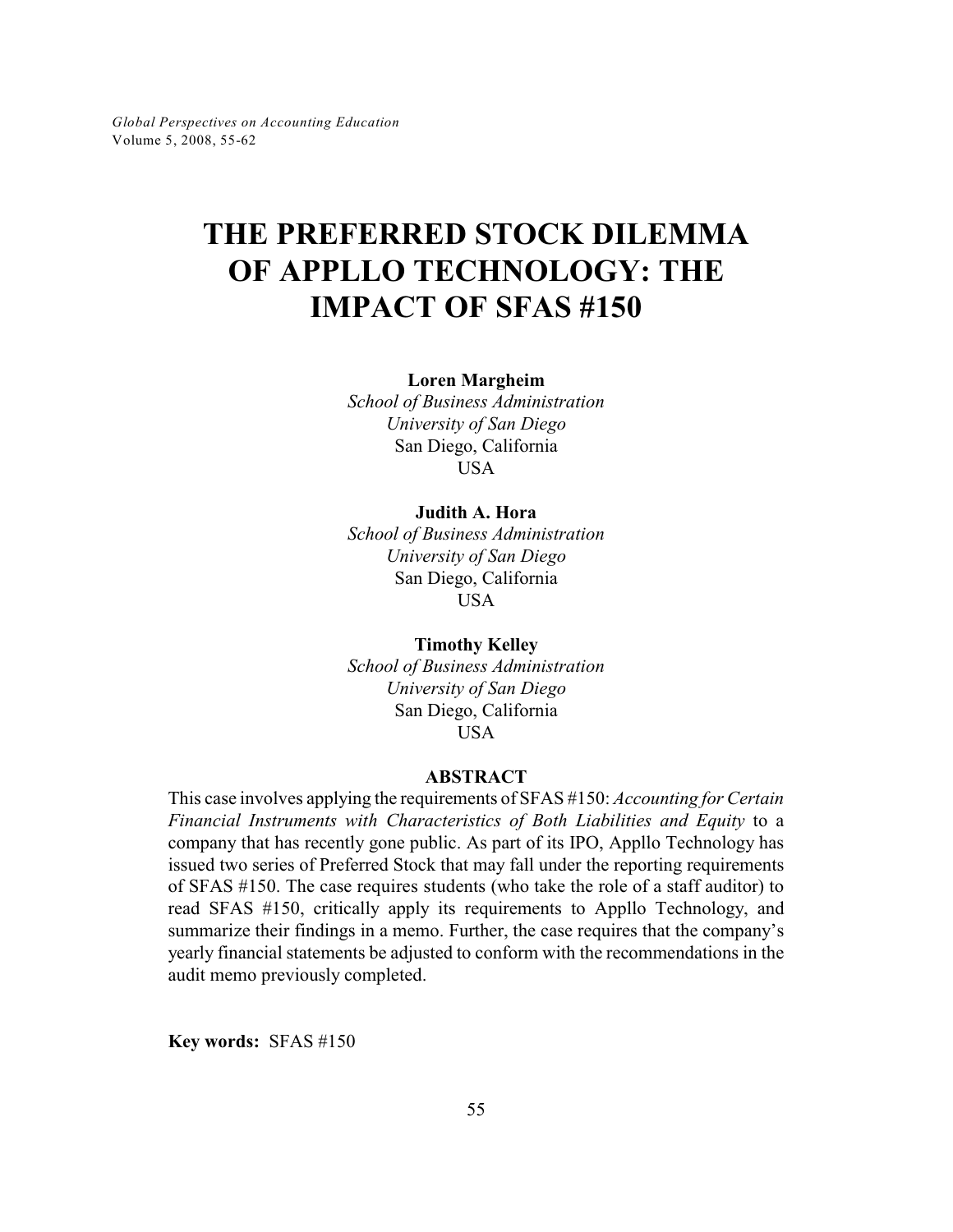#### **INTRODUCTION**

ppllo Technology is in the business of developing new wireless communications software<br>products and applications. The primary focus of the company's products is on personal<br>handheld devices, such as palm pilots and mobile ppllo Technology is in the business of developing new wireless communications software products and applications. The primary focus of the company's products is on personal handheld devices, such as palm pilots and mobile telephones. Appllo was founded the start of this year, the company completed an IPO and is currently a publicly owned company listed on the NASDAQ. The company has indicated that the primary reasons for going public this year were to raise capital needed for its application development processes and to acquire some critical patents. The corporation was chartered in Delaware, but operates primarily out of its facility in Santa Clara, California. Currently, the company has approximately 22 employees: 10 in engineering, 5 in sales and marketing, and the remainder working in management, administration and customer support.

#### **AUDIT BACKGROUND**

Appllo used a medium-sized regional CPA firm for the initial public offering, but changed to your larger CPA firm hoping that the wider range of services would be useful to Appllo. Your audit firm accepted Appllo as an audit client shortly after the company went public at the beginning of the year. You have been assigned as the staff auditor on this initial audit. The company's fiscal year has just ended and your senior auditor on the job, Troy Stevens, has received an initial draft of the company's yearly financial statements (excluding the Statement of Cash Flows which the company has yet to complete). Troy indicates that the company's reporting of its Preferred Stock may be an issue for this year's audit based on a recent conversation that he had with Nate Appllo, the company's founder and current CEO, and Luke Appllo, the current CFO. Troy's conversation with Nate and Luke focused on the stock issued by the company, as well as its long-term liabilities. A summary of the key information that Troy shares with you includes:

- 1. Nate and Luke indicated that the company made the decision to issue Common Stock, as well as two series of Preferred Stocks, when they were developing the company's Articles of Incorporation and its SEC registration statement. This structure allowed the company to go public, while allowing the original partners in the business to acquire a sizeable percentage of the voting Common Stock. Two series of nonvoting Preferred Stock (i.e., Series A and Series B) were sold to help the company acquire the cash needed to grow the business and to develop some new applications. During the final quarter of the year, the company used some of the funds from the IPO to purchase patents that it felt would be critical in the company's product applications development.
- 2. Nate and Luke provided Troy with excerpts from the Articles of Incorporation that indicate the amount of each type of stock that could be issued along with their respective preferences and legal obligations. Excerpts from the Articles of Incorporation are shown in Table 1.
- 3. Three million of the authorized shares of Common Stock were sold for \$10 per share when the companywent public at the beginning of the year. No additional shares of common stock have been issued this year. All of the authorized Preferred Stock was sold when the company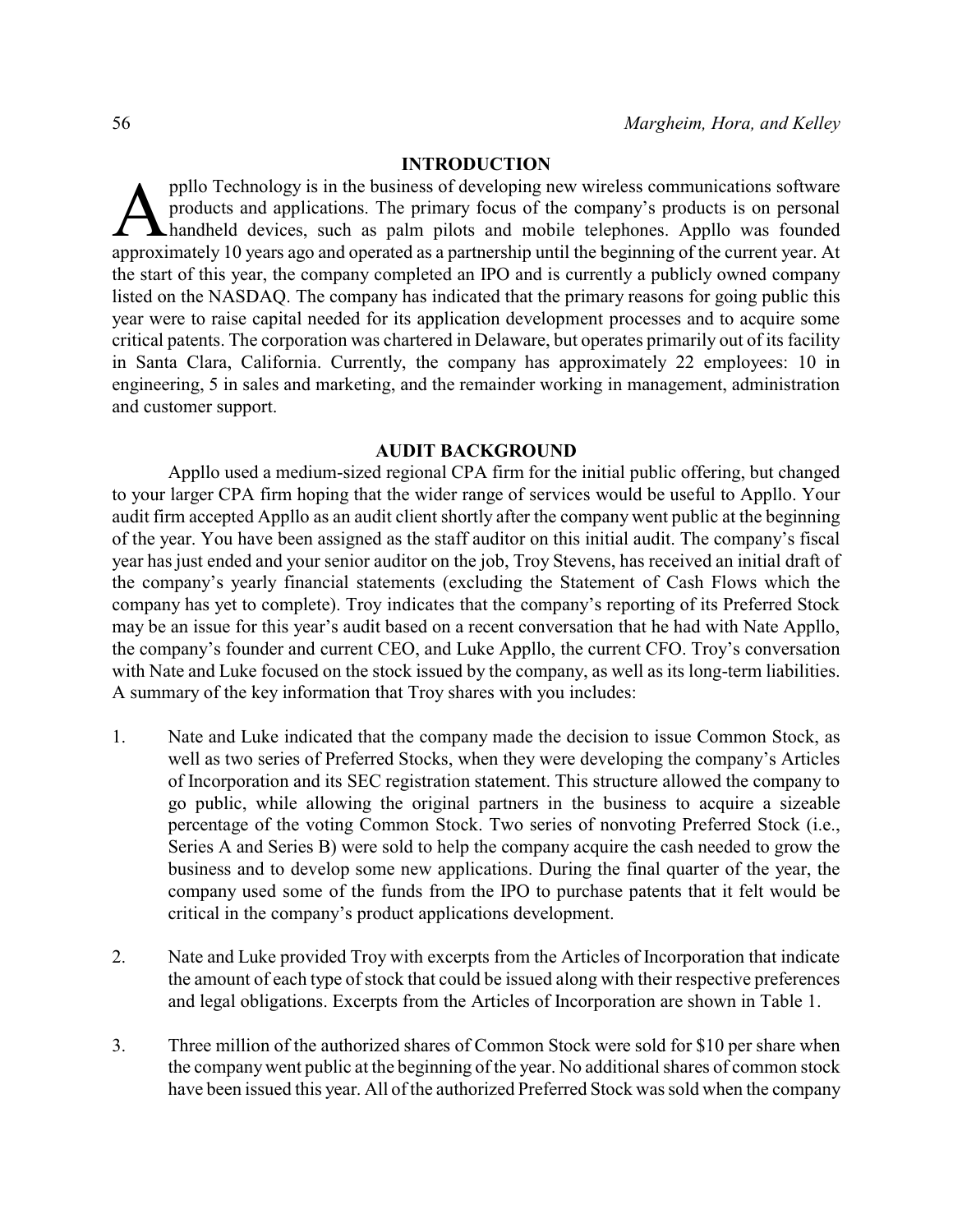## **TABLE 1**

# **Excerpts from Appllo Technology's Articles of Incorporation**

# **ARTICLE I**

The name of this corporation is Appllo Technology, Inc., (the "Corporation").

## **ARTICLE II**

The address of the Corporation's registered office in the State of Delaware is 6789 Orange Street, City of Wilmington, County of New Castle, Delaware 19801.

## **ARTICLE III**

The purpose of the Corporation is to engage in any lawful act or activity for which a corporation may be organized under the Delaware General Corporation Law.

## **ARTICLE IV**

- **(A) Classes of Stock.** The Corporation is authorized to issue three classes of stock to be designated, respectively, "Common Stock," "Preferred Stock–Series A," and "Preferred Stock–Series B." The total number of Common Stock shares which the Corporation is authorized to issue is 5,000,000, each with a par value of \$.01 per share. In addition, the company is authorized to issue 2,000,000 Preferred Stock–Series A shares that have a \$9 par per share, and 1,500,000 Preferred Stock–Series B shares that have a \$10 par per share.
- **(B) Rights, Preferences, and Restrictions of Preferred Stock.** The rights, preferences, privileges, and restrictions granted to and imposed on the two series of non-voting Preferred Stock are as set forth below.
	- **1. Dividends.** Both series of Preferred Stock have dividend rates of 7% per annum, payable in one or more installments as declared by the Board of Directors. The Preferred Stock shall not be entitled to any other dividends other than as provided for herein.
	- **2. Liquidation.**The Preferred Stock–Series A shares shall be entitled to receive (if available) the redemption price noted in paragraph 4 below up to a \$20 per share maximum plus any declared, but unpaid dividends upon the liquidation of the company. These amounts shall be paid before any preferences of the Preferred Stock–Series B shares or the Common Shares.

The Preferred Stock–Series B shares shall be entitled to receive (if available) \$15 per share plus any and all cumulative undeclared or unpaid dividends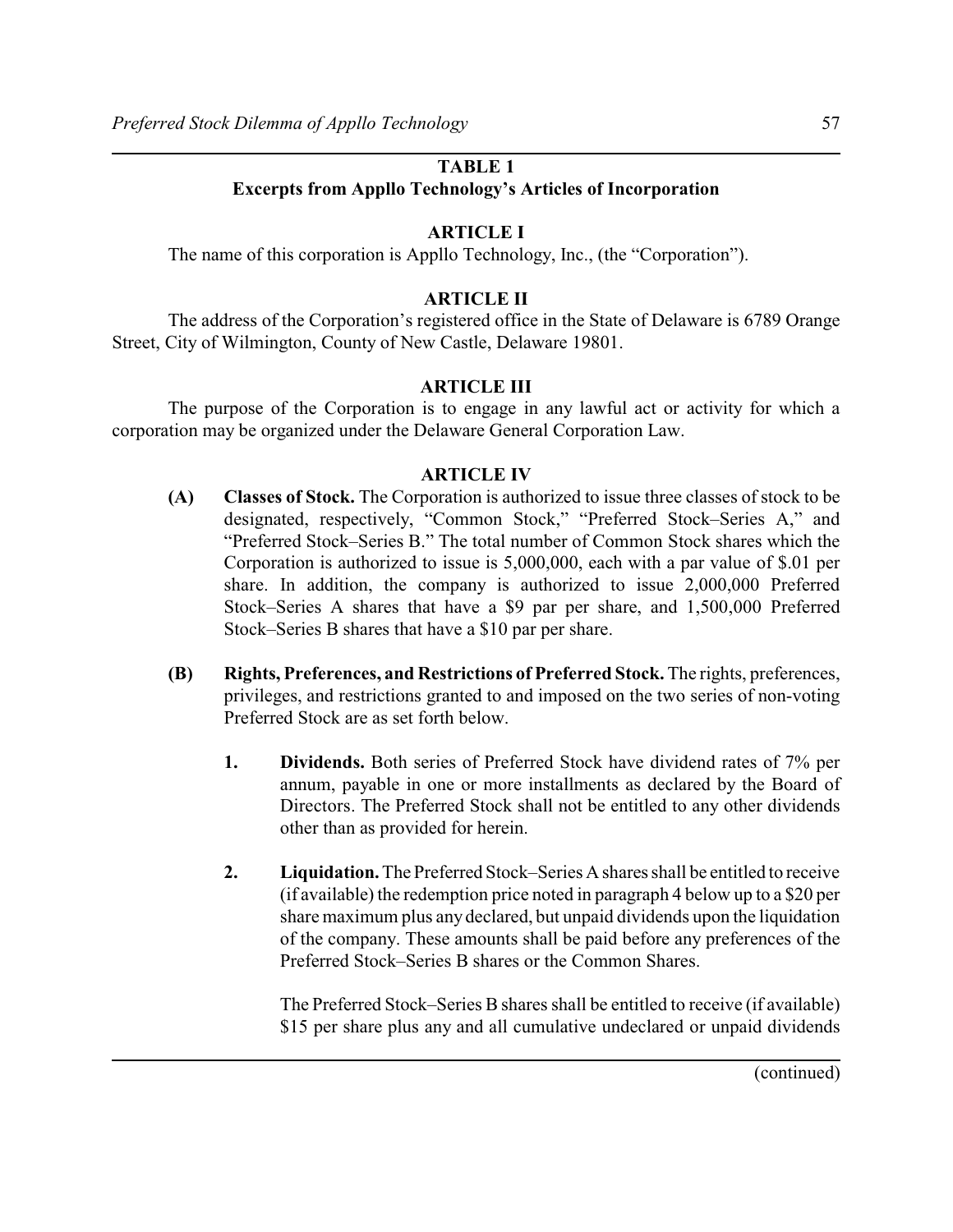## TABLE 1 (continued)

since the issue date upon the liquidation of the company. These amounts shall be paid before any preferences of the Common Shares.

- **3. Conversion Privileges.** The Preferred Stock–Series A shares may not be converted into Common Stock at any time. The Preferred Stock–Series B shares may be converted into Common Stock on a one share to one share basis for the first six months after original issuance. No conversion privileges will remain after that point. The holders of the Series B shares must provide the company a 15-day written notice of their desire and intent to convert the shares into Common Stock. The delivery of this notice will not serve to extend the conversion privilege beyond the six-month time frame.
- **4. Redemption of Preferred Stock.** The Preferred Stock–Series A shares may be redeemed by the shareholders by providing the Corporation a Redemption Election notice 60 days prior to the redemption date. Each share can be redeemed for a set redemption price plus any declared, but unpaid dividends. The redemption price starts at \$10 per share during the first year the shares are outstanding with the redemption price increasing by \$.50 per share for each additional yeartheyare outstanding. Upon redemption, these shares will lose all rights to any undeclared dividends. This redemption privilege will expire 10 years after the date of the original issuance of the Preferred Stock–Series A shares. At that date this series of Preferred Stock will no longer hold anyspecial conversion or redemption privileges. The Corporation is required to honor the redemption requests made in accordance with this paragraph.

All outstanding Preferred Stock–Series B shares (that have not been converted into Common Stock) will be redeemed 10 years after its issue date. At that point the holder has the option to receive \$15 per share in cash or an equivalent dollar amount of Common Stock. At the redemption point all cumulative, undeclared, unpaid dividends since the original issue date of these shares must be paid in addition to the redemption price noted above. There will be no Preferred Stock–Series B outstanding after this 10 year period has expired.

went public. The Preferred Stock-Series A was sold for \$9 per share and the Preferred Stock-Series B was sold for \$10 per share.

4. No Preferred Stock-Series B was converted into Common Stock prior to the expiration of the related six month conversion privilege noted in the Articles of Incorporation.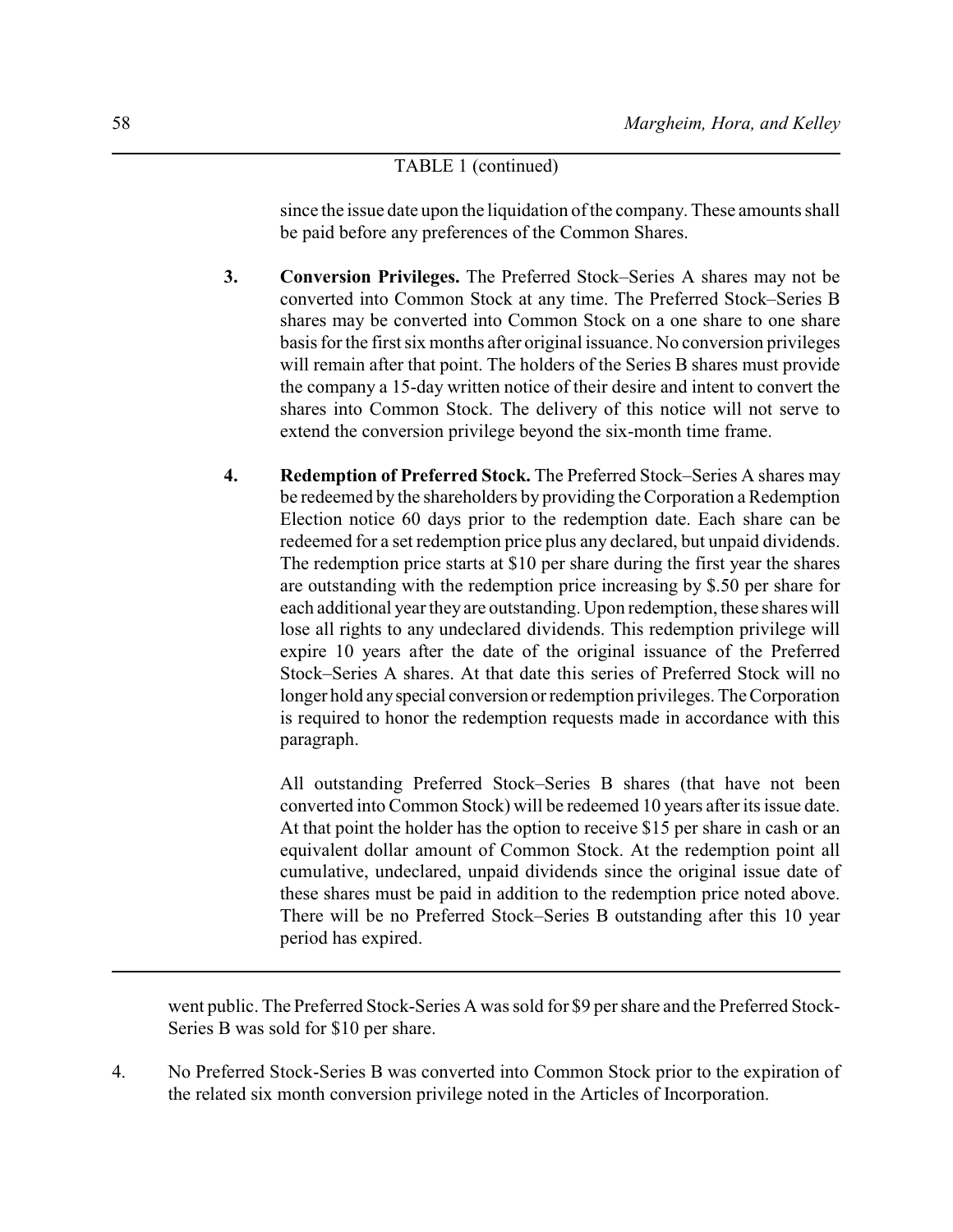- 5. During the current year, Appllo declared no dividends for any of the stock issued by the company.
- 6. Both series of Preferred Stock had fair market values over the course of this year that were equal to the prices those shares were sold for at the beginning of the year.
- 7. Nate and Luke indicated that the company has very little long-term debt. The only long-term debt is a mortgage payable on the company's building that was taken out right after the company went public at the beginning of the year. It is a \$1,500,000, 6%, 15-year mortgage from a local bank. The mortgage requires yearly interest payments to the bank, with the full principal due at the end of the 15-year period.

Troyasks you to review the tentative financial statements that Appllo provided the audit team (shown in Table 2) to determine if the statements reflect the information received from the company management and to determine if the statements are consistent with the requirements of GAAP. In particular, Troy asks you review SFAS #150: *Accounting for Certain Financial Instruments with Characteristics of Both Liabilities and Equity* to determine if its requirements are applicable to Appllo, and if they are, if the requirements are being properly applied.

#### **CASE REQUIREMENTS**

#### **Part A - Memo Preparation on the Applicability of SFAS #150**

Troy, your senior auditor, asks that you **prepare a memo** to assess whether Appllo stock, and any related dividends, are being properly reported on the company's tentative financial statements based on the requirements of SFAS #150. Troy asks that the following concerns be specifically addressed in your memo:

- a. Describe what you believe Appllo's motivation was in issuing the two series of Preferred Stock. Troy explains that understanding the motivation for a transaction is often very beneficial in getting to the proper accounting.
- b. Do the requirements of SFAS #150 appear to be relevant to Appllo? Explain.
- c. Based on your understanding of SFAS #150, how should the Common Stock, Preferred Stock–Series A and Preferred Stock–Series B be reported on Appllo's current Balance Sheet?
- d. Troy is also concerned about the properreporting of dividends, particularly given the rather unusual preferences given to the two series of Preferred Stocks in the Articles of Incorporation. He asks that you provide a full explanation of how and when you believe any dividends related to the common stock and to the two Preferred Stock series should be reported on the financial statements for this year and for future years.
- e. Based on your analysis of the above issues, indicate which recommended accounting adjustments are likely to cause the most concern to Appllo's management.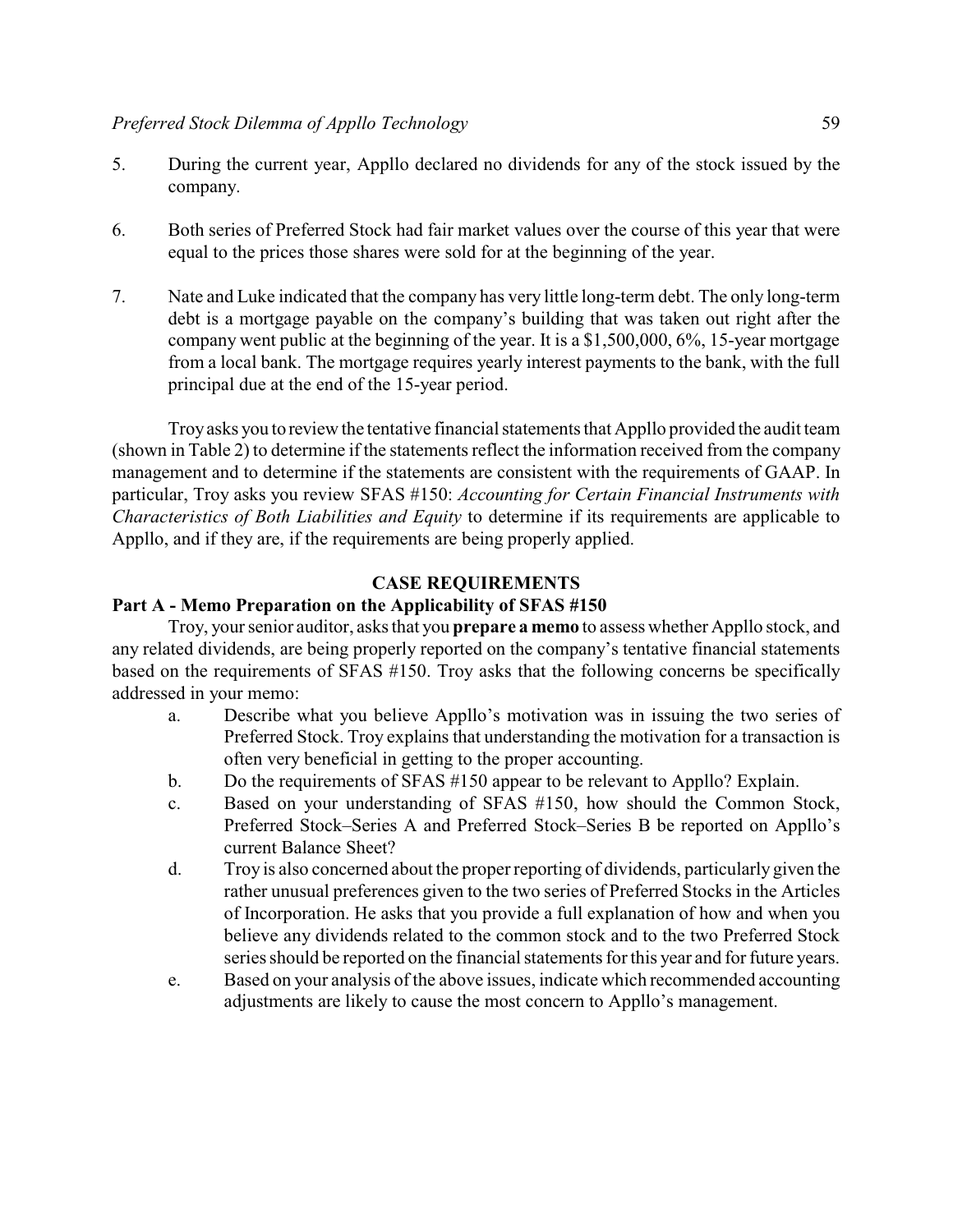# **TABLE 2 Company Prepared Tentative Financial Statements**

# **Appllo Technology Statement of Operations For the year ended December 31, 20XX (In thousands of dollars)**

| Revenue                         |         | \$9,100 |
|---------------------------------|---------|---------|
| Cost of Revenue                 |         | (3,200) |
| Gross Margin                    |         | 5,900   |
| <b>Operating Expenses:</b>      |         |         |
| <b>Research and Development</b> | \$1,200 |         |
| General and Administrative      | 1,800   |         |
| Sales and Marketing             | 2,000   |         |
| Depreciation and Amortization   | 350     |         |
| <b>Total Operating Expenses</b> |         | (5,350) |
| Income from Operations          |         | 550     |
| Other Revenues/Expenses:        |         |         |
| Interest Revenue                | 50      |         |
| Mortgage Interest Expense       | (90)    | (40)    |
| <b>Net Income</b>               |         |         |

#### **Basic and Diluted EPS:**

## $$510,000$  Net Income  $= $.17$  profit per share 3,000,000 Common Shares

# **Appllo Technology Statement of Retained Earnings For the year ended December 31, 20XX (In thousands of dollars)**

| <b>Beginning Retained Earnings</b> | $\delta$ 0   |
|------------------------------------|--------------|
| Plus: Net Income                   | 510          |
| Less: Dividends                    |              |
| <b>Ending Retained Earnings</b>    | <u>\$510</u> |

(continued)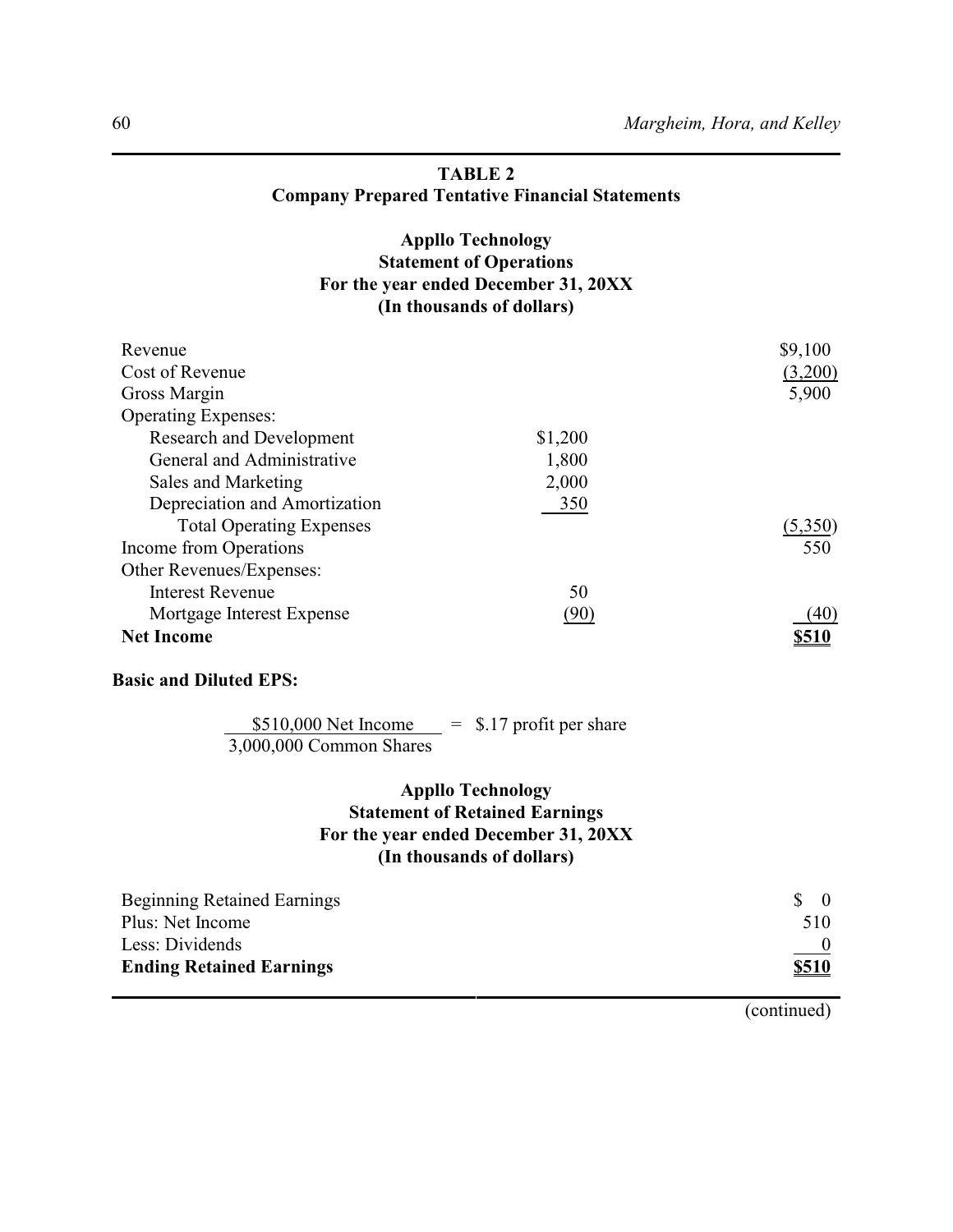# TABLE 2 (continued)

# **Appllo Technology Balance Sheet December 31, 20XX (In thousands of dollars)**

# **ASSETS**

| Cash and cash equivalents                                                    | \$25,750        |
|------------------------------------------------------------------------------|-----------------|
| Accounts Receivable, net of an allowance of \$150                            | 3,000           |
| Inventories                                                                  | 6,000           |
| Prepaid Expenses                                                             | 660             |
| <b>Total Current Assets</b>                                                  | \$35,410        |
| Investments                                                                  | \$5,000         |
| Property, Plant and Equipment (net)                                          | 4,000           |
| Intangibles (net)                                                            | 19,000          |
| <b>Other Assets</b>                                                          | 3,000           |
| <b>Total Assets</b>                                                          | \$66,410        |
| <b>LIABILITIES</b>                                                           |                 |
| <b>Accounts Payable</b>                                                      | \$800           |
| Note Payable                                                                 | 100             |
| <b>Other Current Liabilities</b>                                             | 500             |
| <b>Total Current Liabilities</b>                                             | \$1,400         |
| Mortgage Payable (6%, Due in 15 years)                                       | \$1,500         |
| <b>Total Liabilities</b>                                                     | \$2,900         |
| <b>SHAREHOLDERS' EQUITY</b>                                                  |                 |
| Common Stock and Additional Paid-in-Capital                                  | \$30,000        |
| $(5,000,000$ shares authorized; 3,000,000 issued and outstanding; \$.01 par) |                 |
| Preferred Stock-Series A                                                     | 18,000          |
| (2,000,000 shares authorized, issued and outstanding; \$9 par)               |                 |
| Preferred Stock-Series B                                                     | 15,000          |
| $(1,500,000$ shares authorized, issued and outstanding; \$10 par)            |                 |
| <b>Retained Earnings</b>                                                     | 510             |
| <b>Total Shareholders' Equity</b>                                            | \$63,510        |
| <b>Total Liabilities and Shareholders' Equity</b>                            | <b>\$66,410</b> |